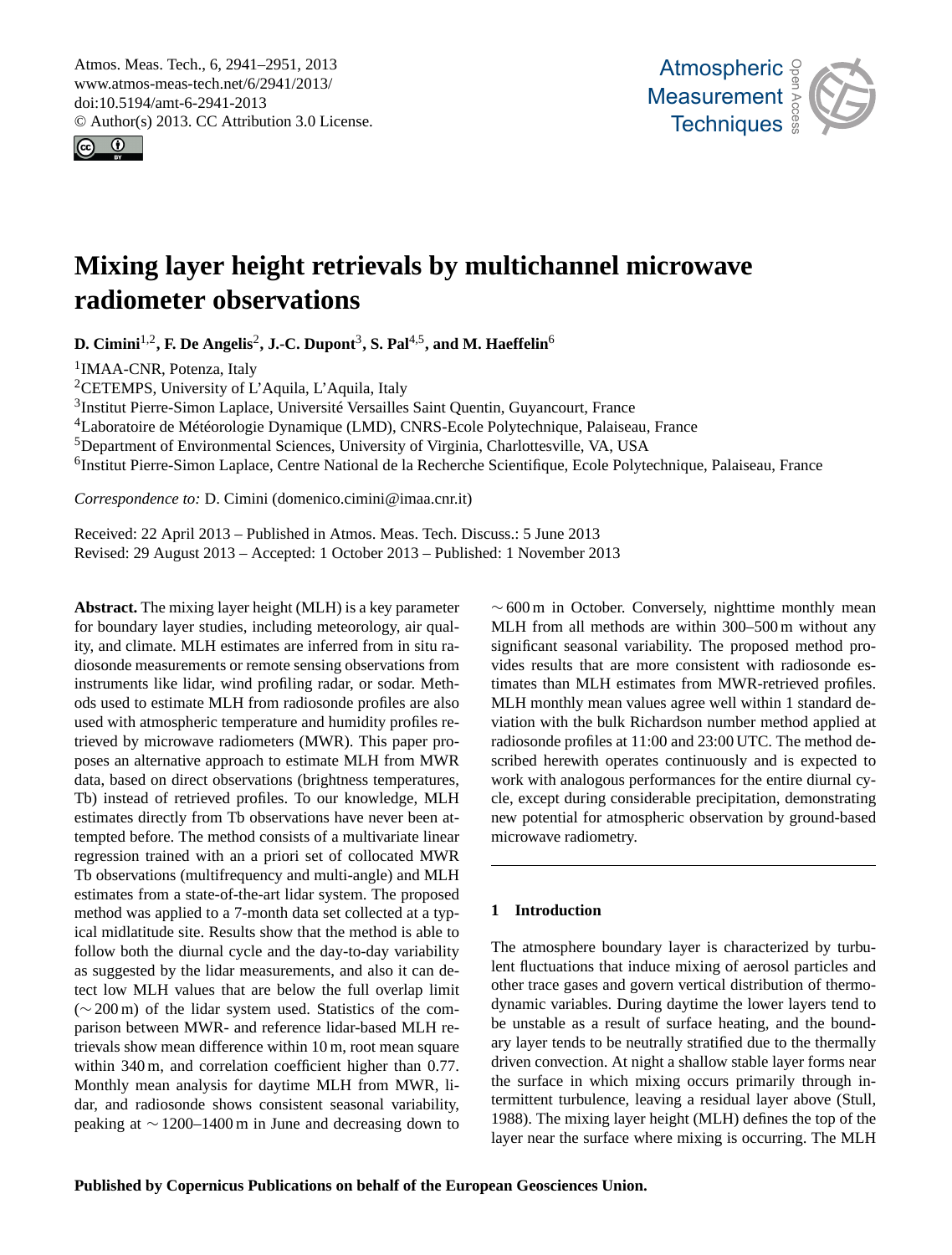is a key parameter for boundary layer applications, including meteorology, weather prediction, air quality, and even climate (Deardorff, 1972; Stull, 1988; Garratt, 1992; Piringer et al., 2007; Pal et al., 2012). For instance, the determination of the MLH is crucial to study exchanges between the surface and the atmosphere. In fact, the way pollutants disperse in the atmosphere largely depends on how the MLH has developed: an unstable convective layer favors the dilution of pollutants, while a shallow stable layer favors their trapping near the ground. Here, we adopt the MLH definition of Seibert et al. (2000), as "the height of the layer adjacent to the ground over which pollutants emitted within this layer or entrained into it become vertically dispersed by convection or mechanical turbulence". This definition applies both for daytime, where the MLH is the top of a well-mixed layer, and for nighttime, where the MLH is the top of the stable layer in which surface-emitted pollutants are mixed through intermittent turbulence.

The mixing layer height can be associated to features in the vertical gradients of atmospheric constituents or thermodynamical structure. The vertical information may be obtained either with in situ measurements such as radiosondes or with ground-based observations from remote sensing instruments like light detection and ranging (lidar), sonic detection and ranging (sodar), or wind profiling radar. For example, several approaches have been reported to date to estimate MLH using wind profiler radar signal (Bianco and Wilczak, 2002; Bianco et al., 2008), lidar backscatter signal (Baars et al., 2008), or sodar echo (Beyrich, 1995). A quite comprehensive review of methods for the operational determination of the mixing height is given by Seibert et al. (2000), in which these methods are compared, and strengths and limitations of each method are discussed. For example, MLH is often estimated from the detection of the sharp gradient in the lidar backscatter signal due to aerosol decay at the top of the mixing layer. However, the lidar transceiver overlap factor causes an offset in the measures of the MLH because stratifications below a certain height, the so-called overlap height, cannot be detected (Haeffelin et al., 2012), and nor can the nocturnal stable boundary layer depth, which is often below that height. In recent years, new algorithms have been developed for estimating MLH (Pal et al., 2010; Wang et al., 2012; Granados-Muñoz et al., 2012), though the automatic detection of the top of the mixing layer still remains challenging, especially during shallow stable or nocturnal boundary layer when the mixing layer is not well defined. Surface diagnostic methods are used as a proxy for the depth of the stable boundary layer (Schmid and Niyogi, 2012). However, traditional methods were found to perform poorly (Vickers and Mahrt, 2004), and new formulations are continuously proposed to improve the performances (Steeneveld et al., 2007).

Thus, a synergy between different techniques, based on different aspects of the boundary layer, may be explored to improve the MLH estimate around the clock during all meteorological conditions (Praz, 2013). In this perspective, microwave radiometer (MWR) observations can provide a valuable contribution to the determination of the MLH, providing estimates of temperature and humidity in the lower troposphere. Temperature and humidity profiles retrieved by MWR can be used to feed tools developed for estimating MLH from radiosonde temperature and humidity profiles (Seidel et al., 2010), as for example the "parcel method" (Holzworth, 1964; Seibert et al., 2000), and thus providing an independent source of MLH estimates (Wang et al., 2012; Granados-Muñoz et al., 2012; Praz, 2013). In this paper, we present yet another approach based on MWR, where MLH is not inferred from the MWR-retrieved temperature and humidity profiles, but instead estimated directly from MWR observations, i.e. brightness temperatures (Tb). Thus, this approach is independent of the MWR profile retrievals and is based entirely on the MWR direct observations, Tb. The physical basis of the proposed approach is that the observed Tb carry mixed information on temperature, humidity, and virtual potential temperature profiles. Features in the vertical gradient of these profiles may be associated to MLH. Thus, the information content of Tb is exploited in a statistical sense to estimate the scalar variable MLH. The method is calibrated to the lidar in the sense that it trains the MWR retrieval to identify structures in the Tb that are most consistent with the MLH definition above. The proposed approach brings up new potential for MWR observations, as to our knowledge MLH estimates directly from Tb observations have never been attempted before. The paper is organized as follows: Sect. 2 presents the data set we used for this analysis; Sect. 3 presents the details of the methodology and the proposed retrieval algorithm; Sect. 4 discusses the results and the validation; Sect. 5 summarizes the findings and draws the final conclusions.

## **2 Data set**

The data set considered here was collected at the Site Instrumental de Recherche par Télédétection Atmosphérique (SIRTA), a French national atmospheric observatory dedicated to cloud and aerosol research (Haeffelin et al., 2005). SIRTA is located at Palaiseau (48.8◦ N, 2.36◦ E, 65 m a.s.l.), 20 km south of Paris (France) in a semi-urban environment on a 10 km plateau. Active and passive remote sensing instrumentations are routinely operated at SIRTA, including a multichannel MWR, a backscatter lidar, and a sonic anemometer, while operational radiosondes are launched twice a day by Météo-France (the French national weather service) from Trappes, 12 km West of SIRTA. The availability of all these nearly colocated instruments allows us to demonstrate the proposed technique. A data set spanning over more than six months (March–October 2011) is utilized here.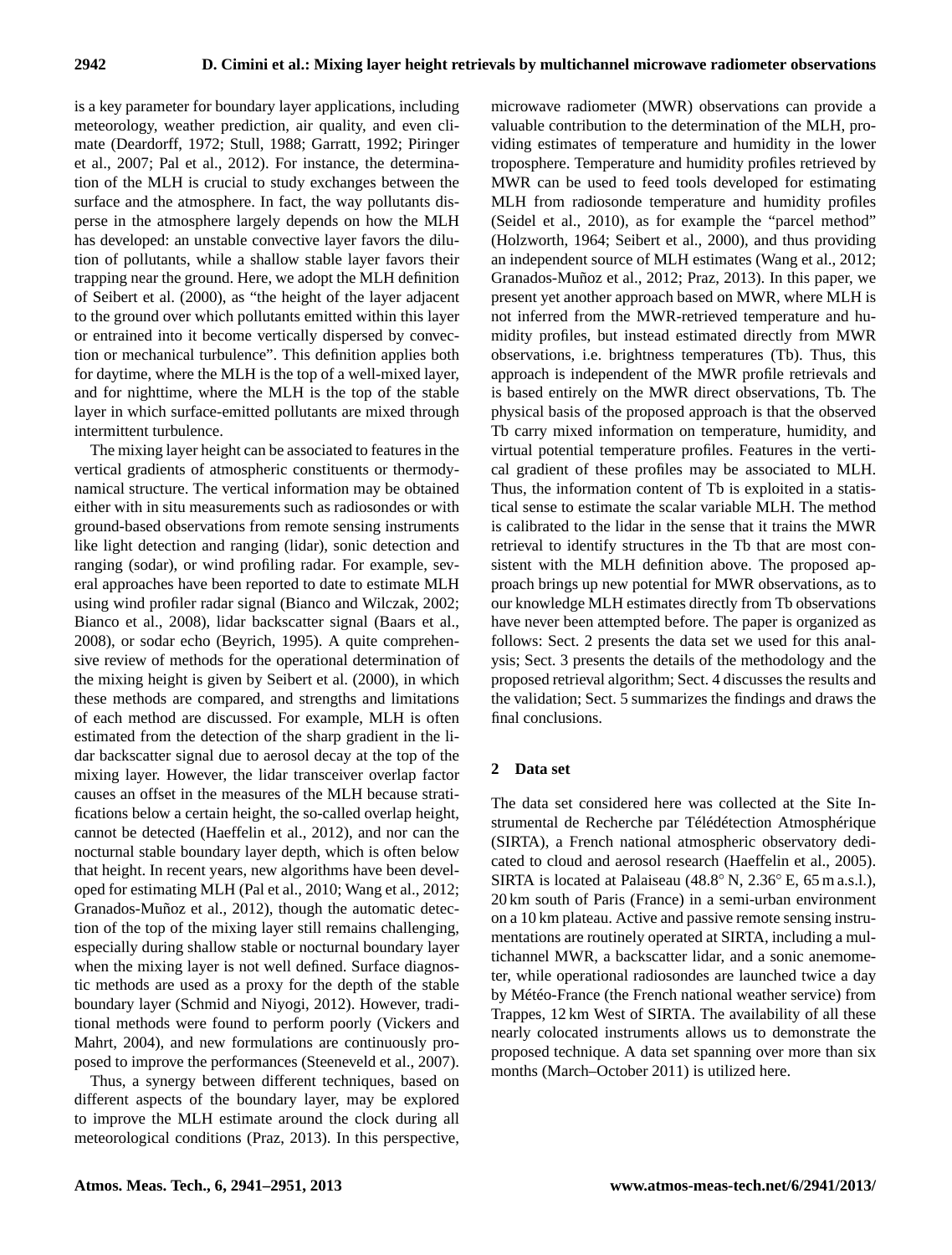## **2.1 Radiosonde data**

The radiosondes used for the analyses presented are M2K2 and M10 sondes manufactured by MODEM, providing profiles of pressure, temperature, relative humidity, dew point temperature, and horizontal wind at 2 s resolution. Though infrequently (few times per day), radiosoundings remain the de facto standard for upper air monitoring and provide the most accurate information on the vertical structure of the troposphere and lower stratosphere. Two radiosondes per day are launched at 11:00 and 23:00 UTC from the Météo-France site in Trappes. A total of 424 radiosondes in the period from March to October 2011 are available for this analysis. The MLH can be inferred from radiosonde profiles with a variety of methods (Seibert et al., 2000; Seidel et al., 2010). In this paper, we compute two MLH estimates for each radiosonde, using the following methods:

- **–** the thermodynamical (PTU) method (relying on temperature and humidity profiles only); this is a combination of the parcel method, for estimating MLH in convective boundary layer, and of the surface-based temperature inversion and the virtual potential temperature gradient methods, for estimating MLH during nocturnal and stable boundary layer.
- **–** the bulk Richardson number (Rbn) method (relying on temperature, humidity, and horizontal wind profiles); this evaluates the ratio of convectively produced turbulence divided by turbulence generated by wind shear against a critical value.

According to the literature, threshold for the bulk Richardson number is generally set between 0.10 and 0.40 (Sørensen et al., 1996). For example, the value 0.25 is used to estimate the boundary layer height provided in the ERA-Interim data (von Engeln and Teixeira, 2013). Here we set it to 0.22 or 0.33 for day and night radiosondes, respectively, for unstable (Vogelenzang and Holtslag, 1996) and stable (Wetzel, 1982) conditions. However, it shall be noted that the value of the threshold has modest impact on the estimated MLH. In fact, our results change only slightly (27 m mean difference) if we fix the threshold to 0.21 (Menut et al., 1999) as adopted by Haeffelin et al. (2012). Although the Rbn method is expected to be more reliable, as it also exploits the information on wind shear, the PTU method is more flexible as it can be applied to standard PTU radiosonde with no wind measurement. For further details on the above methods, see Seibert et al. (2000) and Seidel et al. (2010) and references therein.

## **2.2 MWR data**

The multichannel MWR deployed at SIRTA is a humidity and temperature microwave profiler (HATPRO) manufactured by Radiometer Physics GmbH (Germany) (Rose et al., 2005). It measures Tb at 14 channels (22.24, 23.04,

23.84, 25.44, 26.24, 27.84, 31.4, 51.26, 52.28, 53.86, 54.94, 56.66, 57.3, 58.0 GHz) and 7 elevation angles (90, 42, 30, 19, 10, 5, 0°). Th are calibrated using a combination of noise diode injection and a reference target at ambient temperature. The noise diode effective temperature is determined by observing an external cryogenic target less frequently (three to six months). Typical Tb noise level is within 0.5 K. However, systematic differences with respect to radiosonde-based simulations may account for several degrees (Löhnert and Maier, 2012). Atmospheric temperature and humidity profiles, as well as column-integrated water vapor (IWV) and liquid water path (LWP), can be retrieved from MWR observations using a variety of inversion methods, including multivariate regression, neural networks, and variational approaches (Solheim et al., 1998; Cimini et al., 2006, 2009). The HATPRO proprietary software provides linear regression, quadratic regression, as well as neural networks (Rose and Czekala, 2010). The HATPRO at SIRTA was set to use the neural networks method, which is trained with thousands of profiles generated from historical data sets of operational radiosondes. Ten years of radiosonde data launched from Trappes were used for the training of the SIRTA HATPRO. The information content of MWR observations on the vertical distribution of atmospheric thermodynamical variables resides in the differential absorption of multifrequency and multi-angle Tb observations. Note that multi-angle observations sample different volumes with respect to zenith observations. However, these observations carry additional information on thermodynamical vertical profiles (Westwater, 1993; Löhnert et al., 2009), especially when the horizontal homogeneity assumption holds. MWR observations inherently present significant redundancy, leaving just a few independent pieces of information about the vertical thermodynamical structure. For temperature profiles most of the information content and the vertical resolution resides in the first 2 km, while for humidity profiles the information is spread along the vertical range but at coarser resolution. For a generic MWR operating in the 20–60 GHz range, Löhnert et al. (2009) showed that the degrees of freedom for signal (DFS), i.e. the number of independent levels that can be retrieved, are as follows: (i) for temperature profiles, DFS depend only slightly on atmospheric conditions, but range from  $\sim$  2 to 4, respectively, for zenith and multi-angle observations; (ii) for humidity profiles, DFS are almost independent on elevation angles, but depend noticeably on the water vapor content (DFS  $\sim$  1–3 from dry to humid environment). An example of 24 h time series of temperature, water vapor mixing ratio, and virtual potential temperature profiles derived from MWR data is shown in Fig. 1. The temperature shows a clear diurnal variation, with the solar radiation warming up the boundary layer from around 07:00 UTC (09:00 local time) until 19:00 UTC, and the development of a weak inversion layer during the night hours (03:00 to 05:00 UTC). As a consequence, the potential temperature transits from stratified conditions to a well-developed mixing within the convective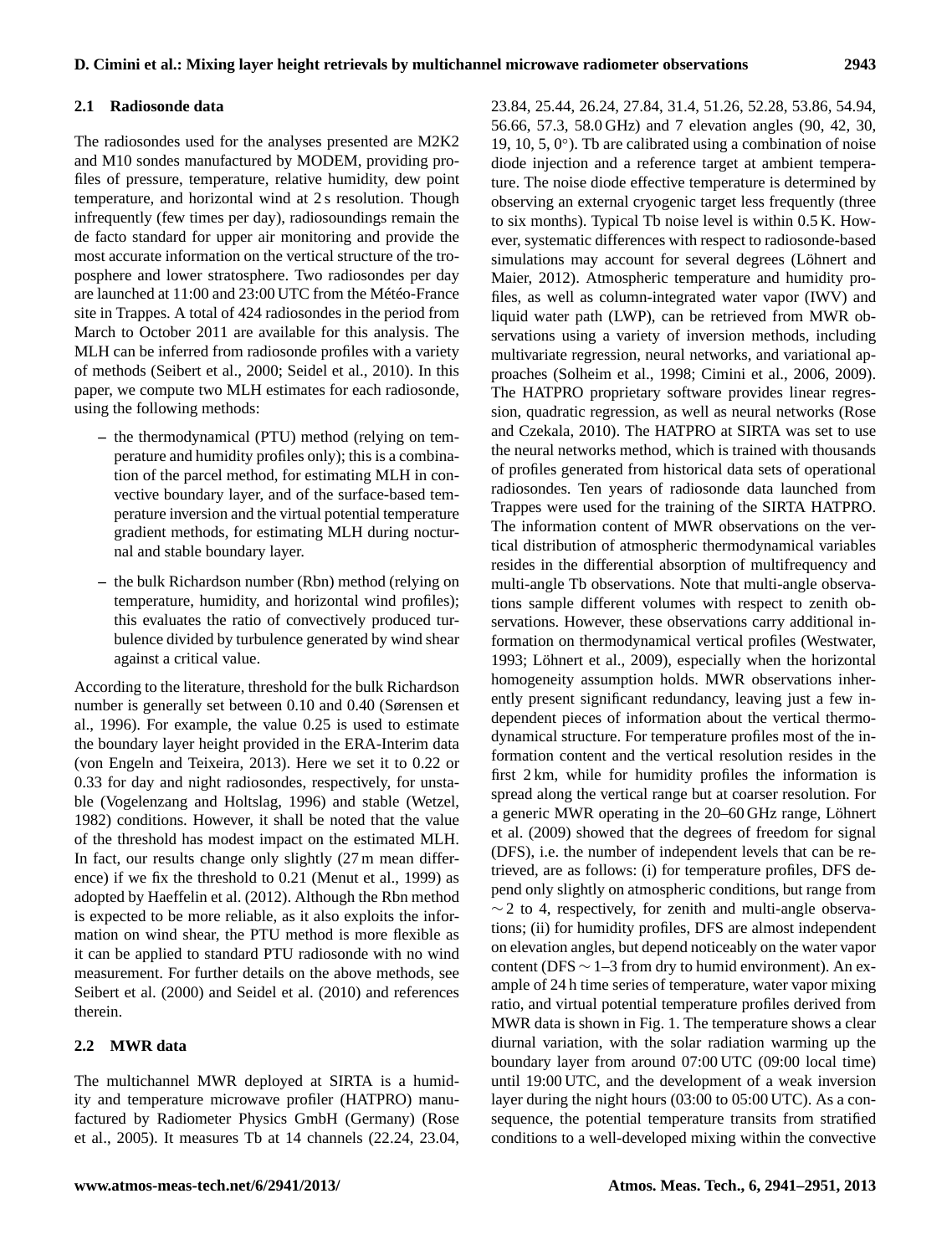

water vapor mixing ratio, and (bottom) virtual potential temperature value as derived from HATPRO MWR data collected at SIRTA on 15 Au- $_{\rm gus}$ gust 2011. Black stars and circles indicate the MLH estimates from lida lidar and MWR data, respectively, as discussed in Sect. 3. **Fig. 1.** 24 h time–height cross section of (top) temperature, (middle)

boundary layer. MWR observations (Tb) and products (IWV, LWP, temperature and humidity profiles) are available at ∼ 1 min temporal resolution. Currently, a direct estimate of the MLH is not provided by HATPRO (Rose and Czekala, 2010), nor by any other commercial MWR.

## **2.3 Lidar data**

The lidar deployed at SIRTA is a 355 nm ALS450 backscatter lidar developed by Leosphere (France) (Lolli et al., 2011). Raw lidar data are available at 30 s and 15 m temporal and vertical resolutions, respectively. The MLH is derived from non-calibrated range corrected attenuated lidar backscatter profiles using the STRAT-2D algorithm that retrieves the most significant gradients in the profiles using two-dimensional gradient analyses as described in Haeffelin et al. (2012). The STRAT-2D algorithm provides 4 different layers for each 10 min period: the strongest gradient, the second-strongest gradient, the lowest-altitude gradient, and cloud-base height. However, the final attribution to determine which of these 4 retrievals best corresponds to the MLH remains ambiguous when using lidar data alone. The STRAT-2D algorithm has been recently upgraded with an enhanced attribution procedure that is fully explained in Pal et al. (2013). The attribution procedure is summarized here for clarity. Surface sonic anemometer measurements are used to compute heat fluxes and friction velocity. These parameters are then used to derive a Monin–Obukhov length and an atmospheric stability index. The times of early morning transition and early evening transition are determined from stability transitions. A variance analysis is performed on the non-calibrated range corrected attenuated lidar backscatter



 $T_{12}$ : 2. 24-h univeled by the ALS450 lidar at SIRTA on 15 Au-<sup>1-</sup> gust 2011. Black stars and circles indicate the MLH estimates from m lidar and MWR data, respectively, as discussed in Sect. 3. **Fig. 2.** 24 h time–height cross section of range corrected backscat-

progressively deeper layer as the convective boundary layer profiles within each one-hour interval to determine the height of maximum variance. The vertical profile of variance is considered to provide a proxy of the vertical profile of turbulent mixing. The transition times and turbulence profiles are then used to determine the STRAT-2D-derived gradient that most likely traces the MLH (see Pal et al., 2013, for more details). The finally attributed MLH estimates are available at ∼ 10 min temporal resolution. An example of 24 h time series of range corrected backscatter profiles measured by the ASL450, as well as the associated MLH derived using STRAT-2D, is shown in Fig. 2. The diurnal cycle is such that the aerosols are concentrated in the lower levels during the nighttime stable boundary layer and then are dispersed into a builds up. In the early evening transition period, when solar surface heating stops, a new shallow mixing layer develops near the surface.

Pal et al. (2013) compared MLH estimates derived from ALS450 observations and surface sonic anemometer measurements with MLH values obtained from radiosondes using the bulk Richardson number method (as described in Menut et al., 1999). The statistics they reported from 87 daytime and 81 nighttime measurements are given in Table 1. Lidar anemometer and radiosonde MLH retrieval differences are found to be less than 150 m in 94 % of daytime cases, and less than 50 m in 67 % of nighttime cases.

#### **3 Methodology**

Temperature and humidity profiles retrieved by MWR every ∼ 1 min may be used to feed the tools developed for inferring MLH from radiosonde temperature and humidity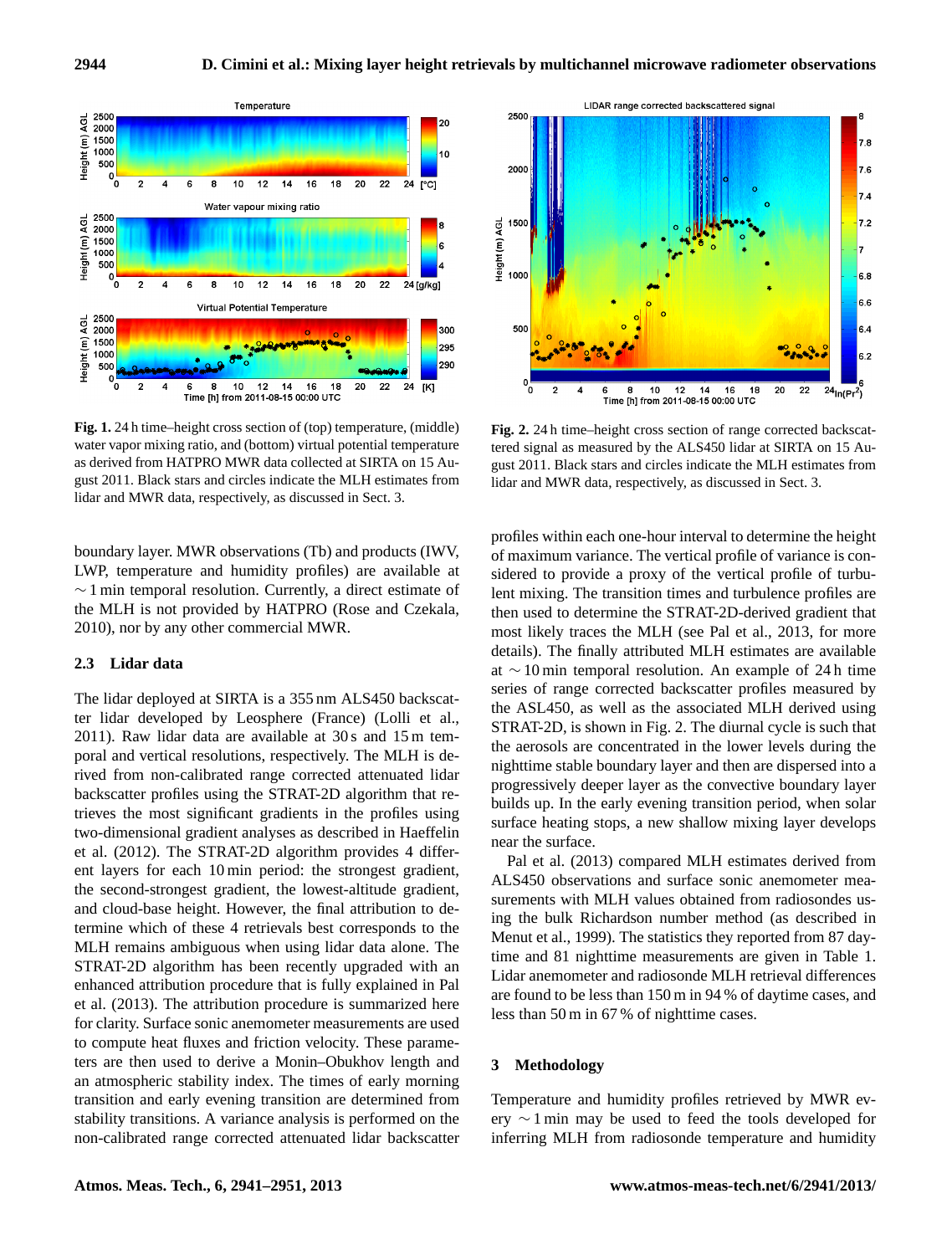**Table 1.** Statistics for the comparison between MLH estimated from lidar and radiosonde observations (adapted from Pal et al., 2013). The number of radiosonde measurements used (N), the height consistency interval considered (H), the number of cases (%) where lidar and radiosonde MLH retrieval differences are less than H (#), and correlation coefficient (CC) are reported.

| Period    | N  | H(m) | # $(%)$ | Œ    |
|-----------|----|------|---------|------|
| Daytime   | 87 | 150  | 94      | 0.97 |
| Nighttime | 81 | 50   | 67      | 0.93 |

profiles (Seidel et al., 2010). However, as for radiosonde, the estimated MLH would depend on the different definition that is applied. In addition, the vertical resolution of MWR profiles is much lower than that provided by radiosondes, and the MLH estimate would be affected by that. Therefore, here we propose a different approach: a "direct" MLH estimate from Tb measurements. In fact, MLH can be estimated directly from Tb by investigating the covariance of these geophysical variables, provided that an independent "reference" observation for MLH is available for training. This approach offers the following advantages: (i) it is independent from uncorrelated retrieval errors in MWR temperature and humidity profiling, and (ii) it exploits all the DFS provided by the MWR observations for the retrieval of a scalar quantity, i.e. MLH. Despite these advantages, to our knowledge direct MLH estimates from Tb observations have never been attempted before.

Here we adopt a general notation to derive information on the atmospheric state vector  $x$  from the observation vector  $y$ , which in our case represent MLH and Tb, respectively. The inverse problem R of estimating x from y, i.e. a finite number of highly correlated observations affected by measurement error  $\varepsilon$ , can be written as

<span id="page-4-0"></span>
$$
\hat{\mathbf{x}} = \mathbf{R}(\mathbf{y} + \boldsymbol{\varepsilon}),\tag{1}
$$

which represents an ill-posed problem and thus leads to nonunique solutions. In the case of an a priori data set of simultaneous state vectors  $x$  and observations  $y$  being available, it is possible to solve Eq. [\(1\)](#page-4-0) through empirical regression. In the assumption of a moderate non-linear problem, the solution can be linearized by means of first-order Taylor expansion (calling  $x_0$  and  $y_0$  the mean state and observation vectors):

$$
\hat{x} = x_0 + \mathbf{C}_{xy} \mathbf{C}_{yy}^{-1} (y - y_0),
$$
\n(2)

where  $C_{xy}$  and  $C_{yy}$  are extracted from the a priori data set and represent respectively the covariance matrix of the state vector  $x$  and the simultaneous observations  $y$ , and the autocovariance matrix of y. In our approach, the observation vector  $\nu$  consists of the HATPRO Tb measurements, while the state vector consists of MLH estimates, as derived for example from radiosonde or lidar data. We prefer the lidar because it provides a much larger data set (every ∼ 10 min) covering the complete diurnal cycle, as opposite to twicedaily radiosondes. Therefore, we exploit the a priori data set of more than six months of colocated ALS450 lidar and HAT-PRO MWR data at SIRTA to train a multivariate regression as above. In particular, we define the following:

- **–** The state vector x: MLH (m) estimated by lidar backscattering with the upgraded STRAT2D algorithm (Pal et al., 2013).
- **–** The observation vector y: multichannel and multiangle Tb (K) measured by MWR at all 14 channels and 6 elevation angles (90, 42, 30, 19, 10, 5◦ ). Observations at 0° elevation were not utilized to avoid antenna side-lobe ground contamination.

An initial sensitivity test was performed to choose the configuration of the observation vector. With respect ot the configuration above, other configurations have shown to increase the root-mean-square (RMS) error and decrease the correlation coefficient (CC) against the lidar reference. In particular, we found that excluding K-band channels (up to 30 GHz) leads to 7 % RMS increase and 3 % CC decrease. Excluding cloud sensitive channels (up to 53 GHz) leads to 13% RMS increase and 5 % CC decrease. Excluding off zenith angles leads to 12 % RMS increase and 4 % CC decrease, though low elevations angles contribute only marginally (∼ 1 %). Thus, low elevation angles  $(< 19°)$  could be avoided without a significant loss of information to make the method more robust against atmospheric inhomogeneity. Note that multiangle Tb observations sample different volumes with respect to lidar zenith observations. However, this is a common procedure in passive microwave sounding, which is meant to increase the information content on temperature profile by assuming horizontal homogeneity. Such an assumption is solid for opaque channels (i.e.  $>$  53 GHz), though it depends on atmospheric conditions for transparent channels (especially in presence of broken clouds). Temporal colocation is obtained by averaging  $x$  and  $y$  in 10 min bins for the period May to October 2011, while only for March 2011 data are available in 5 min bins, due to intensive observations during a field campaign dedicated to fog investigation. The entire data set of 22 287 colocations (2931 in March, 19 356 in May– October) is divided into two independent sub-sets, one for training the regression coefficients while the other for testing the retrieval performances. Being a linear approach, we expect our method to be stable with respect to the dimensions of the training/test data sets. The training assumed STRAT2D MLH estimates as the reference "truth". The training was performed separately for each month to account for seasonal variations. Monthly or seasonal training is common for inversion techniques based on MWR data (Westwater et al., 1993), as it helps linearize the problem. Seasonal training could also have been adopted, which may turn out to be more robust for operational deployment at midlatitude sites. Moreover,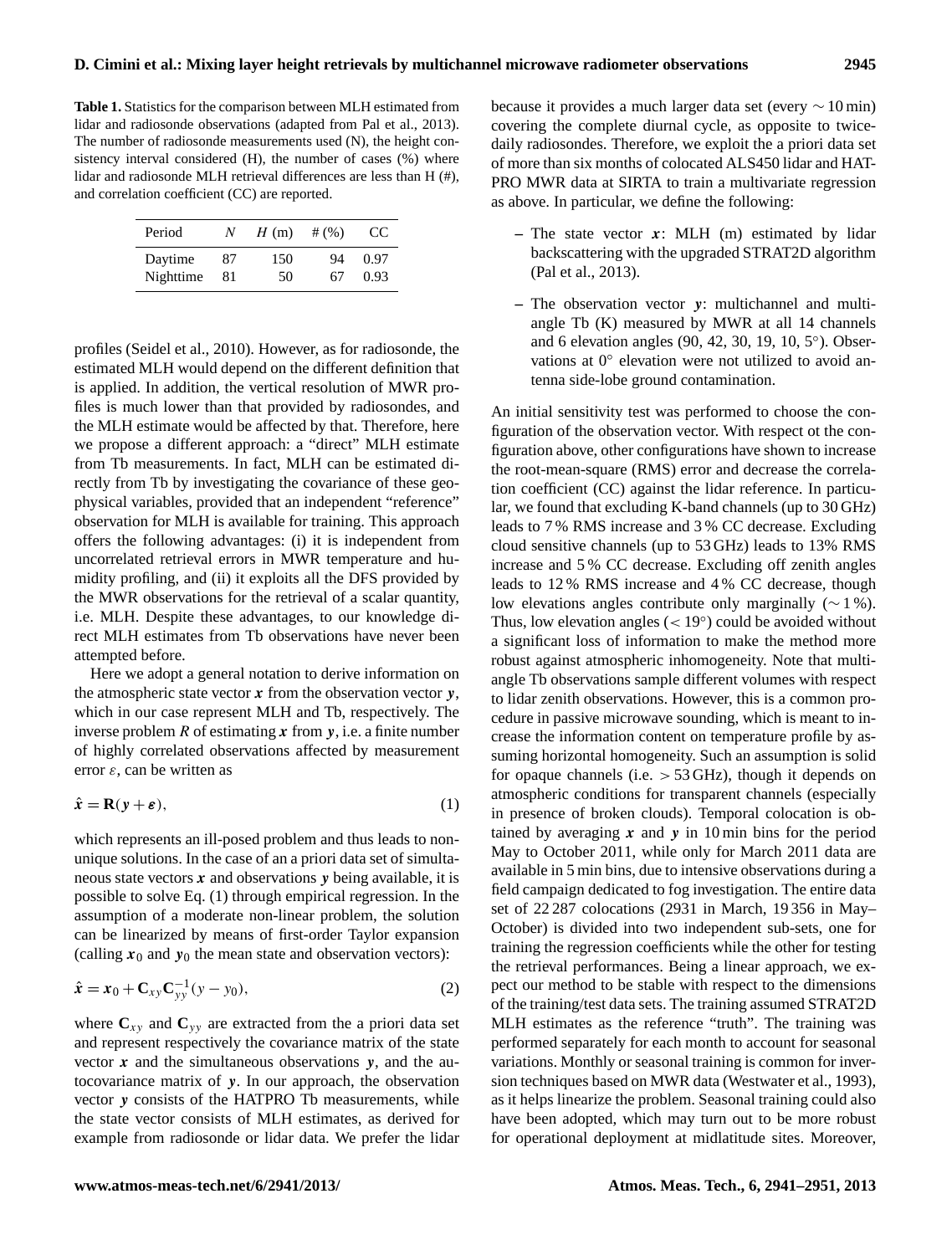

Fig. 3. Time series of MLH (in meters above ground level, a.g.l.) estimated from lidar backscatter (red line) and MWR Tb (blue line) observations. Time is expressed in Julian day (day of the year). The four panels indicate March **(A)**, July **(B)**, August **(C)**, and September **(D)** 2011. The dashed lines at 200 m indicate the lidar full overlap height for the ALS450.

were estimated by the diurnal cycle of the stability index training is performed separately for night- and daytime, in order to separate convective and stable regimes. To separate night- and daytime periods, we choose the local time (LT) for monthly mean morning and evening transitions. These based on the near-surface micro-meteorological measurements of Obukhov length scale (see Pal et al., 2013). Thus, we adopted 11:00 LT as the time for mean morning transition and 19:00 LT for the mean evening transition in June, July, August and September, while 12:00 and 18:00 LT, respectively, for morning and evening transitions in March, May, and October. Therefore, 14 sets of coefficients (7 months times 2 day–night shifts) are determined, and the procedure picks alternatively each one to retrieve MLH from MWR Tb observations according to local date and time only. Since our regression approach is trained with actual measurements, Tb systematic and random errors are inherently accounted into the process, contributing to the overall performances described in the following section.

#### **4 Results**

Following the procedure described in Sect. 3, MLH are estimated from MWR Tb observations for the test set (i.e. not used for training) extracted from the entire data set spanning from March to October 2011. We tested the sensitivity of our method to the ratio of test / training data set dimensions and found results within 10 % when inverting the ratio from 1 / 4 to  $4/1$ . The results are presented in Fig. 3, together with the reference truth, i.e. the MLH estimated from lidar backscatter



**Fig. 4.** Short time series of MLH (m a.g.l.) estimated from radiosonde profiles (black stars and circles indicating PTU and Rbn, respectively), lidar (red line) and MWR Tb (blue) observations. Panel A: [60.0–64.0] corresponds to [1 March 00:00 UTC–5 March 00:00 UTC]; Panel B: [151.4-153.0] corresponds to [31 May 09:36 UTC-2 June 00:00 UTC]; Panel C: [200.0-202.5] corresponds to [19 July 00:00 UTC-22 July 12:00 UTC]; Panels D: [290.0–293.5] corresponds to [17 October 00:00 UTC–20 October 12:00 UTC].

keep in mind that lidar and MWR rely on different aspects by the upgraded STRAT2D algorithm. Hereafter the altitude is expressed above ground level (a.g.l.). It is important to of the boundary layer to estimate MLH, the first being based on aerosol distribution while the second on thermodynamical properties. It is evident that the MWR-based MLH estimate is able to follow both the diurnal cycle and the day-by-day variability indicated by the lidar-based estimates. However, discrepancies are also evident, especially at low MLH values, where the MWR-based estimates go often lower than the corresponding lidar-based estimate. This behavior is consistent with the results in Wang et al. (2012), which conclude that lidar data under weak convection conditions reveal higher MLH values than those estimated from MWR profiles. Additionally, note that, due to the so-called lidar overlap limit, the lowest altitude of significant gradient detection is estimated at ∼ 200 m for the ALS450 (Royer et al., 2011; Haeffelin et al., 2012). However, lidar backscatter maximum can be detected in a region below the full overlap because the overlap function grows from 0 at the ground to 1 following an exponential function. Therefore detection below 200 m is possible at times (though only above 75 m, as there is no overlap between the laser beam and telescope field of view below that (Lolli et al., 2008)), as can be seen in Fig. 3 during the first week of March. A way to go around the overlap limitation by sensor synergy for determining the entire diurnal cycle of MLH was exploited by Pal et al. (2012), using lidar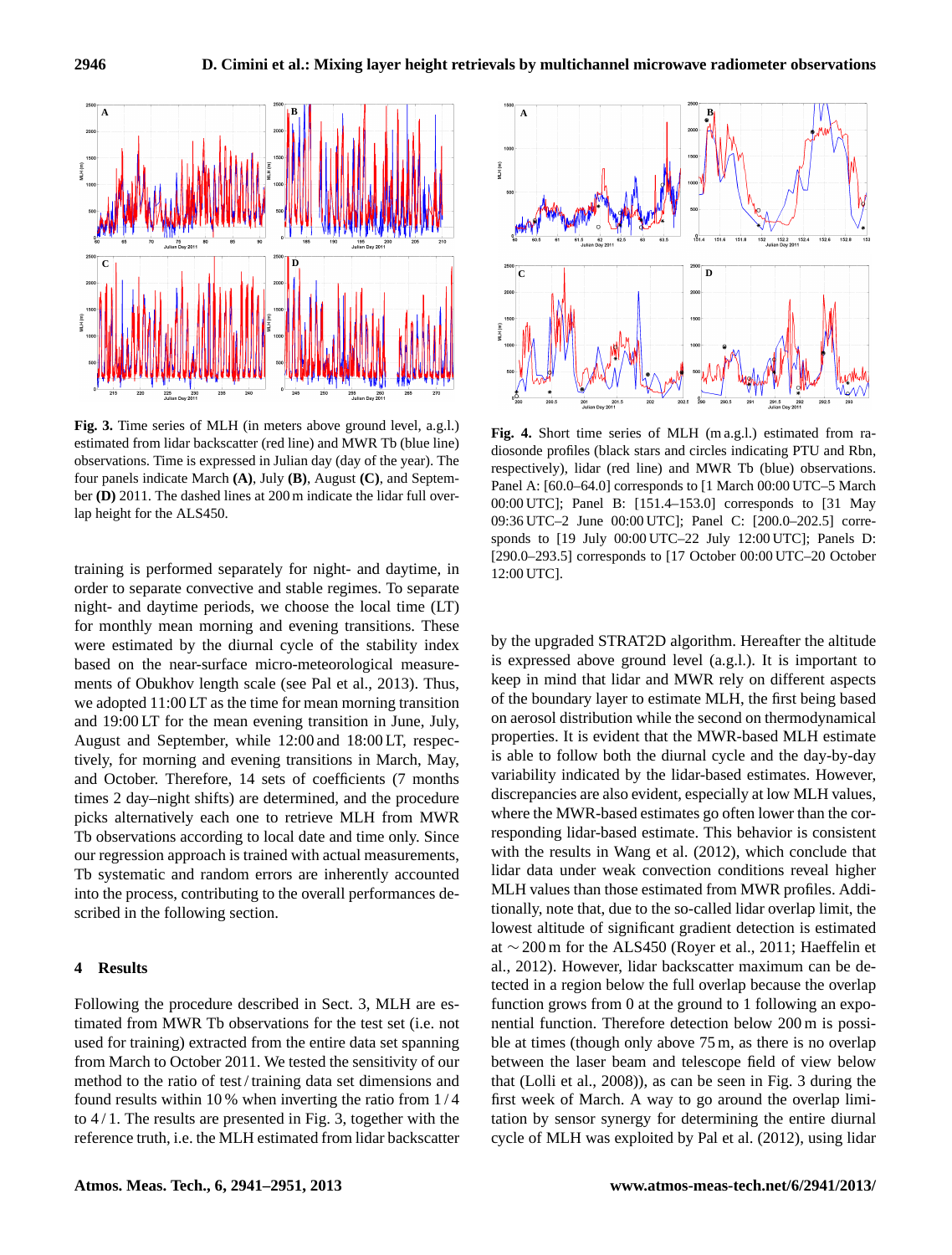

Fig. 5. Scatter plots of 1-hour average MLH (m a.g.l.) estimated from MWR (y axis) and lidar (x axis) observations during day (red) and night (blue). Each panel reports the sample size (SS), the mean difference (MD), the standard deviation (STD), the root mean square (RMS), and the correlation coefficient (CC). The diagonal 1 : 1 bisector line is also shown (black bold). The four panels indicate March **(A)**, July **(B)**, August **(C)**, and September **(D)** 2011.

nighttime MLH estimates. Figure 4 shows four shorter time data for MLH during daytime only, and ceilometer data for series extending for 2–4 days, together with the MLH estimated from radiosondes with both the PTU and Rbn methods. Few diurnal cycles are shown, and the MWR estimates seem able to follow the lidar estimates during the morning and evening transitions. Note that different weather conditions are depicted in Fig. 4. In particular, low wind and fog were observed at the SIRTA site for most of the first three days of March. The global downwelling shortwave flux at surface remained below  $300 \,\mathrm{W\,m^{-2}}$ , inhibiting the development of a convective boundary layer and causing low MLH values during both day- and nighttime. Strong (up to 10 m s−<sup>1</sup> ) northwesterly wind with localized rainfall developed in the afternoon of 4 March, leading to MLH depression. Conversely, the two days between the end of May and the beginning of June were characterized by clear sky and scattered high clouds with moderate to low wind. The global downwelling shortwave flux at surface reached  $1000 \,\mathrm{W\,m^{-2}}$ , causing a well-developed convective boundary layer between 10:00 and 19:00 UTC. The above two extreme situations are confirmed by the MLH estimated from radiosondes (both PTU and Rbn methods), though just twice a day (∼ 11:00 and 23:00 UTC). Mixed situations are found in the other cases in Fig. 4. In mid-July, low wind and intermittent cloudiness are registered. Broken clouds are present in the afternoon of

**Table 2.** Statistics for the comparison between 1 h average MLH estimated by MWR and lidar observations. The sample size (SS), the mean difference (MD), the standard deviation (STD), the root mean square (RMS), and the correlation coefficient (CC) are reported.

| Period      | Sample<br>Size | MD<br>(m) | STD<br>(m) | <b>RMS</b><br>(m) | CC.  |
|-------------|----------------|-----------|------------|-------------------|------|
| March       | 718            | $-0.76$   | 166.57     | 166.57            | 0.90 |
| May         | 105            | $-86.09$  | 944.35     | 948.35            | 0.42 |
| June        | 289            | 84.93     | 761.13     | 765.87            | 0.53 |
| July        | 606            | $-26.06$  | 588.07     | 588.65            | 0.68 |
| August      | 743            | $-10.77$  | 225.34     | 225.59            | 0.89 |
| September   | 671            | $-7.69$   | 340.00     | 340.08            | 0.77 |
| October     | 507            | 6.99      | 381.77     | 381.83            | 0.52 |
| All data    | 3653           | $-3.64$   | 435.75     | 435.76            | 0.69 |
| Bulk Train. | 3653           | $-23.70$  | 668.50     | 668.90            | 0.54 |

20 July, and MLH is generally low apart from the afternoon of 19 July. The last time series (mid-October) shows a case in which the MWR-based MLH estimate is lower than the lidar estimate and also it is evidently closer to the radiosonde Rbn estimate (at Julian day 293.0, i.e. 20 October 00:00 UTC). Here, MWR and Rbn estimates are below 100 m, while lidar and PTU are above 300–350 m. This difference is important for air quality purposes as the shallower is MLH, the higher the threat of dispersed pollutants. In such a case, assuming a plume generated by a 100 m-tall chimney, the different MLH values may lead either to lofting or fanning of the plume (Stull, 1988). This demonstrates that the proposed algorithm, establishing a linear relationship between Tb and MLH, is able to go beyond the information provided by the reference lidar estimates to reach values below the lidar overlap limit. This feature is probably due to the relatively high information content of MWR data on temperature profile in the lower few hundred meters. As can be seen in Fig. 3, this situation happens quite often in July–September. These results demonstrate the potential of the MWR-based method, confirming useful complementary information with respect to lidar on shallow boundary layer, which is to date a challenging task for ground-based measurements.

The agreement between MWR- and lidar-based MLH estimates is further quantified in Fig. 5 via correlation analyses. Here we show the scatter plots of MLH estimates for the four 1-month periods in Fig. 3, divided into daytime and nighttime observations. Each point corresponds to a 1 h average, to reduce the effects of temporal and spatial collocation of the two instruments (less than five meters apart). As one would expect, night- and daytime MLH estimates tend to distribute along the lower and higher values, respectively. The scatter plots confirm that the MWR-based estimate is able to follow the dynamical range spanned by the lidar-based MLH, at least up to 2500 m. Note also that low MLH values tend to form a cluster around 200–250 m, close to the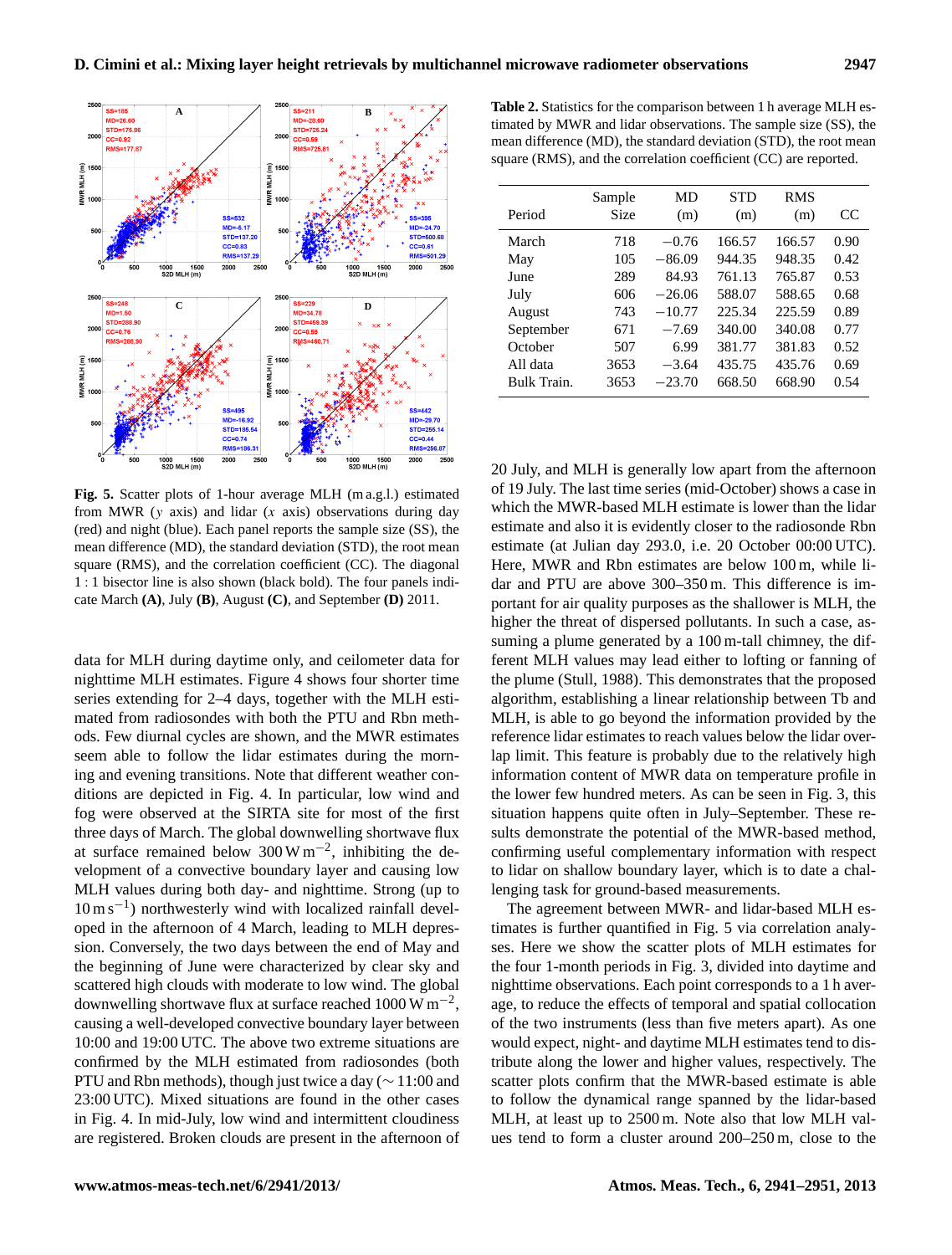

**Fig. 6.** Monthly mean average of diurnal MLH (m a.g.l.) as esti-<br> mated by STRAT2D (red), MWR Tb regression (blue), MWR pro-<br>class 1 h genta). Black stars and error bars indicate the median value and one standard deviation, respectively. Values are taken as 1 h average files (cyan), radiosonde PTU (green), and radiosonde Rbn (maaround 11:30 UTC.

lidar overlap limit. The overall (i.e. day and night) statistical scores of the MWR- vs. lidar-based MLH comparison are summarized in Table 2 for each month. For the considered months, the availability of the MLH estimates range from 70 to 99 % except for May and June (15 and 40 %, respectively), due to the instrumental problems of the lidar system. Indeed, the most significant discrepancies correspond to these two months, most probably due to relatively poor sample size and the associated low statistical confidence. Overall, the mean difference is generally small (within 10 m), although it reaches significant values for May–June (up to 86 m). As a consequence, standard deviation (STD) and RMS of the differences are almost indistinguishable, ranging from 166 m (March) to nearly 950 m (May). Note that the scatter is at minimum for March, likely due to the double temporal resolution of the original time series (5 min instead of 10 min bins), causing a scatter reduction by a factor of 1.41. The correlation coefficient between the MWR- and lidar-based estimate ranges from 0.42 in May to 0.90 in March. Considering the entire data set (3653 1 h average bins), MD is 4 m, RMS 436 m, and correlation coefficient 0.69. However, if we take the results for the three months (March, August, September) in which we have more than 90 % availability, the MD is within 10 m, the RMS within 340 m, and the correlation coefficient higher than 0.77. Finally, using a unique bulk training from all months (i.e. semiannual), the performances degrade to  $MD = -24$  m,  $RMS = 668.9$  m and correlation coefficient 0.54.

Since clouds do affect microwave observations at the considered channels, it is interesting to investigate the performances in clear and cloudy conditions. Thus, we divided



esti-**Fig. 7.** As in Fig. 6 but for nocturnal MLH (m a.g.l.). Values are pro-<br> $\frac{t}{\pi}$  taken as 1 h average around 23:30 UTC.

our data set into clear and cloudy periods using the LWP measured by the MWR. We assume clear sky if the retrieved LWP is less than 20  $\text{g m}^{-2}$ , this value being a typical MWR uncertainty for LWP estimates (Westwater, 1993). As one may expect, the performances for MLH estimates turn out to be better in clear sky than in cloudy conditions (by  $\sim$  30 % in RMS and 24 % in CC). We also tested a different approach, making a clear / cloudy (instead of day / night) separation of the training set. With respect to the results in Table 2, the performances degrade only slightly (3 % in RMS and 4 % in CC), showing that a clear / cloudy separation may be as meaningful as the day / night separation we adopted.

under analysis. Figure 6 shows the comparison of diurnal In addition to the diurnal cycle, also the seasonal variability of the MLH is important for many applications like the parameterization of numerical weather prediction, climate, and air quality models. The seasonal variability of the MLH depends on a variety of factors, including mesoscale and synoptic forcings, location, and topography of the site monthly mean MLH as derived from different sources (lidar, MWR Tb, MWR profiles, and radiosondes). The diurnal values are computed by averaging all the data falling into a 1 h window from the launch time of daytime radiosonde (around 11:30 UTC). Values from both radiosonde methods (PTU and Rbn) are shown, with the PTU consistently lower than Rbn by 100–200 m. Overall, monthly mean MLH from MWR, lidar and radiosonde agree reasonably well (within 200 m) and show a consistent seasonal variability, peaking in June at ∼ 1200–1400 m and decreasing down to ∼ 600 m in October. The MLH from MWR profiles is consistently lower than every other estimate by 300–600 m, showing a reduced dynamical range for seasonal variability (from 800 m in June down to 450 m in October). Note that the estimates from MWR profiles are obtained with exactly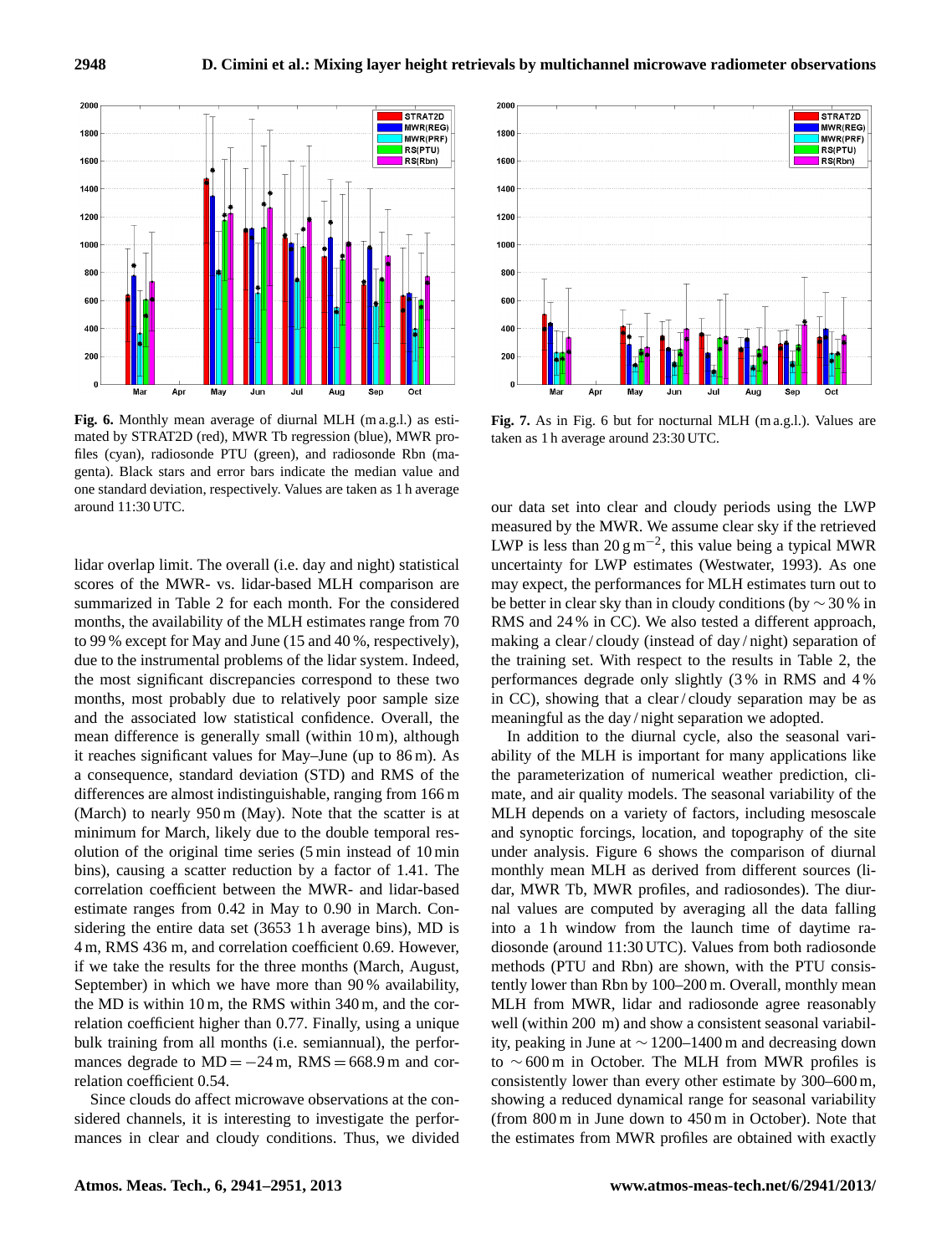the same method used for the radiosonde estimates (i.e. a combination of parcel, surface-based inversion, and potential temperature gradient methods). Thus, the differences between these two estimates we see in Fig. 6 are mainly related to the different sensitivity and vertical resolution provided by radiosonde and MWR profiles. Conversely, let us recall that the proposed method relies on a different approach, i.e. MLH estimates from direct MWR Tb observations. However, part of the differences in Fig. 6 shall be attributed to different temporal and spatial sampling of radiosonde and remote sensing instruments.

The nocturnal monthly mean MLH from the same sources as above is shown in Fig. 7. The nocturnal values are computed by averaging all the data falling into a 1 h window from the launch time of nighttime radiosonde (around 23:30 UTC). The nocturnal monthly mean MLH is significantly lower than diurnal, all the sources indicating values below 500 m and showing no clear seasonal signature. As for the diurnal MLH, the radiosonde PTU is consistently lower than Rbn, though the difference during night is reduced to 10–100 m, while the MLH from MWR profiles is consistently lower than every other estimate by up to 150 m. Nocturnal monthly mean MLH from radiosonde Rbn, lidar, and MWR Tb agree within 100–200 m

#### **5 Summary and conclusions**

This paper demonstrates the potential for estimating MLH directly from MWR Tb observations. The proposed approach is based on a multivariate linear regression trained with an a priori set of nearly colocated and simultaneous MWR Tb observations (multifrequency, multi-angle) and MLH estimates from a state-of-the-art lidar-based method aided by variance and stability index analysis. This approach is an alternative to the MLH estimates from MWR retrieved profiles, which have been used in recent intercomparison studies (Wang et al., 2012; Granados-Muñoz et al., 2012; Pratz, 2013), as it exploits the whole vertical information content provided by the MWR for the retrieval of the scalar quantity MLH. It may be argued that the proposed method needs an a priori set of reference data for training the algorithm, but this is indeed true also for MWR profile retrievals. In fact, the proposed approach could be easily implemented in addition to the implementation of temperature, humidity, IWV, and LWP retrievals, taking the radiosondes as reference. However, this is yet to be demonstrated, as the training may suffer from the rather incomplete coverage of the diurnal cycle provided by operational radiosonde launches.

The results show that the MWR-based MLH estimate is able to follow both the diurnal cycle and the day-to-day variability suggested by the lidar-based estimates. Our results also demonstrate that the proposed MWR-based method, although trained with lidar estimates, is able to detect low MLH values that are below the lidar overlap limit ( $\sim$  200 m) prevailing during mainly stable boundary layer regimes at night. Comparison between MWR- and reference lidar-based MLH retrievals for a 7-month period (divided into 1 h average bins) shows a small mean difference (4 m), RMS equal to 436 m, and correlation coefficient to 0.69. However, taking into account the results for the three selected months (March, August, September) with more than 90 % data availability, the mean difference is within 10 m, the RMS within 340 m, and the correlation coefficient higher than 0.77. Performances were shown to be better in clear sky than in cloudy conditions (30 % smaller RMS and 24 % higher correlation).

The analysis of monthly mean MLH showed that during daytime MWR, lidar, and radiosonde Rbn agree within 200 m. Although the available data set is not climatologically significant, as it covers less than one full year, the above estimates show a consistent seasonal variability, peaking in June at ∼ 1200–1400 m and decreasing down to  $\sim$  600 m in October. Estimates from MWR profiles are consistently lower than every other estimate by 300–600 m, showing reduced seasonal variability. During nighttime, monthly mean MLH is below 500 m, showing no clear seasonal signature. Estimates from MWR Tb and lidar agree within 200 m with radiosonde Rbn, while estimates from MWR profiles are consistently lower by 150 m. Thus, when compared to MLH estimated from MWR profiles, the proposed method provide results that are more consistent with radiosonde Rbn estimates during both day and night. MLH monthly mean values from the proposed method agree well within one sigma with radiosonde Rbn estimates at 11:00 and 23:00 UTC, while MLH estimates from MWR retrievals are consistently lower by ∼ 300–500 m during daytime and ∼ 100–200 m during nighttime. Finally, this analysis concurs that the combination of MWR and lidar, as well as other remote and in situ sensing instrumentations, seems crucial for studying the temporal variability in MLH (both diurnal and seasonal). A synergetic approach, considering different techniques based on different aspects of the boundary layer, shall be explored to improve the MLH estimate during all stability conditions using further longer-term measurements at SIRTA atmospheric observatory.

*Acknowledgements.* Part of this work has been stimulated through the EU COST Action ES0702 EG-CLIMET. The authors would like to acknowledge the EU FP7 ACTRIS Infrastructure Project for providing support for measurements performed at the SIRTA observatory. SIRTA staff members are acknowledged for their support with instrument operation and maintenance. The two anonymous reviewers are acknowledged for their thoughtful suggestions.

Edited by: A. Macke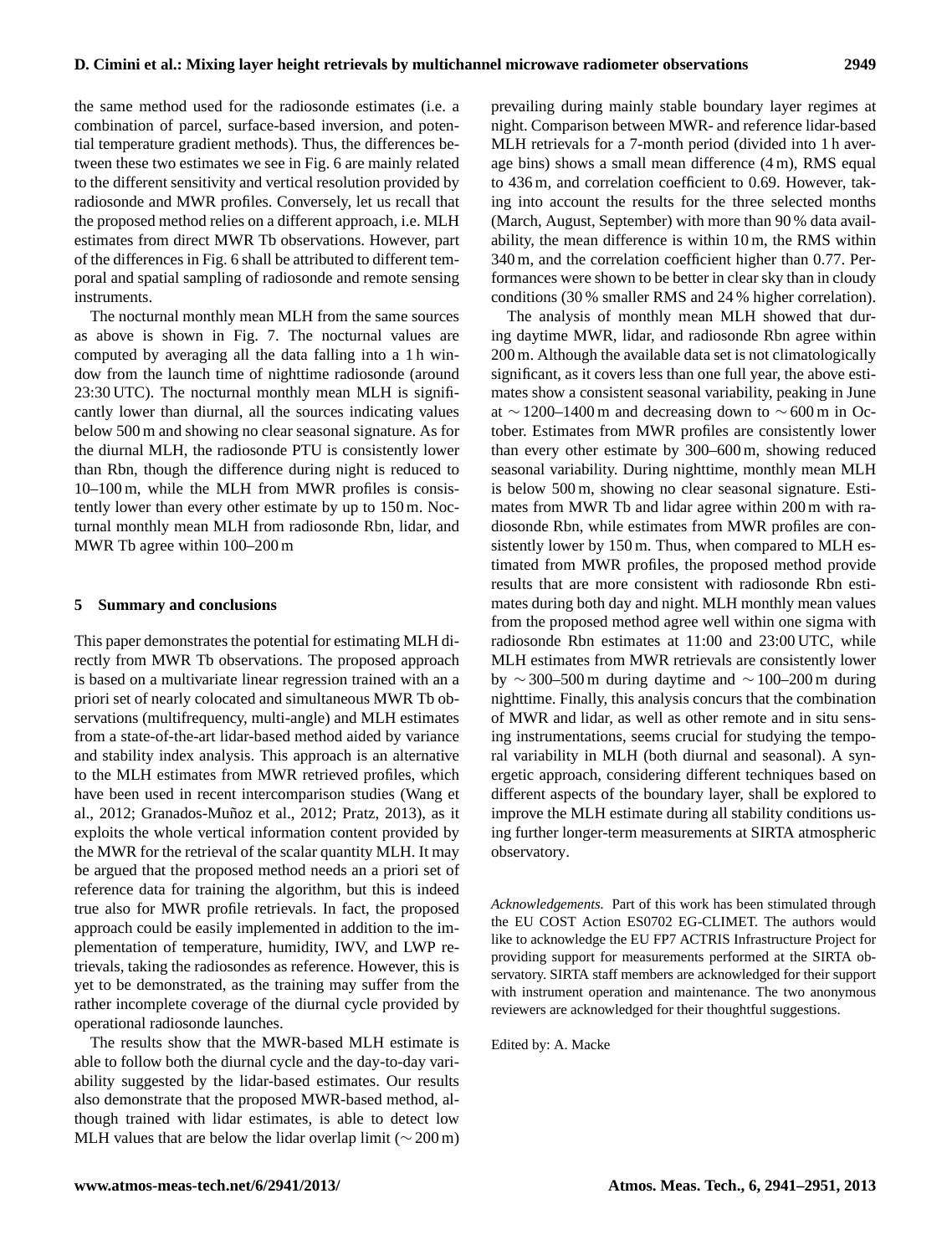## **References**

- Baars, H., Ansmann, A., Engelmann, R., and Althausen, D.: Continuous monitoring of the boundary-layer top with lidar, Atmos. Chem. Phys., 8, 7281–7296, doi[:10.5194/acp-8-7281-2008,](http://dx.doi.org/10.5194/acp-8-7281-2008) 2008.
- Beyrich, F.: Mixing-height estimation in the convective boundary layer using sodar data, Boundary-Lay. Meteorol., 74, 1–18, 1995.
- Bianco, L. and Wilczak, J. M.: Convective boundary layer depth: Improved measurement by doppler radar wind profiler using fuzzy logic methods, J. Atmos. Ocean. Technol., 19, 1745–1758, 2002.
- Bianco, L., Wilczak, J., and White, A. B.: Convective boundary layer depth estimation from wind profilers: Statistical comparison between an automated algorithm and expert estimations, J. Atmos. Ocean. Technol., 25, 1397–1413, 2008.
- Cimini, D., Hewison, T. J., Martin, L., Güldner, J., Gaffard, C., and Marzano, F.: Temperature and humidity profile retrievals from groundbased microwave radiometers during TUC, Meteorol. Z., 15, 45–56, 2006.
- Cimini, D., Westwater, E. R., and Gasiewski, A. J.: Temperature and humidity profiling in the Arctic using millimeter-wave radiometry and 1DVAR, IEEE Trans. Geosci. Remote Sens., 48, 1381–1388, doi[:10.1109/TGRS.2009.2030500,](http://dx.doi.org/10.1109/TGRS.2009.2030500) 2009.
- Deardorff, J. W.: Parametrerization of the Planetary Boundary Layer for Use in General Circulation Models, Mon. Weather Rev., 100, 93–106, 1972.
- Garratt, J. R.: The atmospheric boundary layer, Cambridge University Press, Cambridge, ISBN:0521380529, 1992.
- Granados-Muñoz, M. J., Navas-Guzmán, F., Bravo-Aranda, J. A., Guerrero-Rascado, J. L., Lyamani, H., Fernández-Gálvez, J., and Alados-Arboledas, L.: Automatic determination of the planetary boundary layer height using lidar: One-year analysis over southeastern Spain, J. Geophys. Res., 117, D18208, doi[:10.1029/2012JD017524,](http://dx.doi.org/10.1029/2012JD017524) 2012.
- Haeffelin, M., Barthès, L., Bock, O., Boitel, C., Bony, S., Bouniol, D., Chepfer, H., Chiriaco, M., Cuesta, J., Delanoë, J., Drobinski, P., Dufresne, J.-L., Flamant, C., Grall, M., Hodzic, A., Hourdin, F., Lapouge, F., Lemaître, Y., Mathieu, A., Morille, Y., Naud, C., Noël, V., O'Hirok, W., Pelon, J., Pietras, C., Protat, A., Romand, B., Scialom, G., and Vautard, R.: SIRTA, a ground-based atmospheric observatory for cloud and aerosol research, Ann. Geophys., 23, 253–275, doi[:10.5194/angeo-23-253-2005,](http://dx.doi.org/10.5194/angeo-23-253-2005) 2005.
- Haeffelin, M., Angelini, F., Morille, Y., Martucci, G., Frey, S., Gobbi, G. P., Lolli, S., O'Dowd, C. D., Sauvage, L., Xueref-Rémy, I., Wastine, B., and Feist, D. G.: Evaluation of Mixing-Height Retrievals from Automatic Profiling Lidars and Ceilometers in View of Future Integrated Networks in Europe, Boundary-Lay. Meteorol., 143, 49–75, doi[:10.1007/s10546-011-9643-z,](http://dx.doi.org/10.1007/s10546-011-9643-z) 2012.
- Holzworth, G. C.: Estimates of mean maximum mixing depths in the contiguous United States, Mon. Weather Rev., 92, 235–242, 1964.
- Löhnert, U. and Maier, O.: Operational profiling of temperature using ground-based microwave radiometry at Payerne: prospects and challenges, Atmos. Meas. Tech., 5, 1121–1134, doi[:10.5194/amt-5-1121-2012,](http://dx.doi.org/10.5194/amt-5-1121-2012) 2012.
- Löhnert, U., Turner, D., and Crewell, S.: Ground-Based Temperature and Humidity Profiling Using Spectral Infrared and Microwave Observations. Part I: Simulated Retrieval Performance in Clear-Sky Conditions, J. Appl. Meteorol. Climatol., 48, 1017– 1032, 2009.
- Lolli, S., Sauvage, L., Stachlewska, I., and Coulter, R.: Assessment of the EZ LIDAR and Micro Pulse Lidar (MPL) performances at ARM Southern Great Plains (SGP) Central Facility for the measurement of clouds and aerosols, Geophys. Res. Abstracts, 10, EGU2008-A-11091, 2008.
- Lolli, S., Sauvage, L., Loaec, S., and Lardier, M.: EZ Lidar: a new compact autonomous eye-safe scanning aerosol Lidar for extinction measurements and PBL height detection. Validation of the performances against other instruments and intercomparison campaigns, Óptica Pura y Aplicada, 44, 33–41, 2011.
- Menut, L., Flamant, C., Pelon, J., and Flamant, P. H.: Urban boundary-layer height determination from lidar measurements over the Paris area, Appl. Opt., 38, 945–954, 1999.
- Pal, S., Behrendt, A., and Wulfmeyer, V.: Elastic-backscatter-lidarbased characterization of the convective boundary layer and investigation of related statistics, Ann. Geophys., 28, 825–847, doi[:10.5194/angeo-28-825-2010,](http://dx.doi.org/10.5194/angeo-28-825-2010) 2010.
- Pal, S., Xueref-Remy, I., Ammoura, L., Chazette, P., Gibert, F., Royer, P., Dieudonné, E., Dupont, J.-C., Haeffelin, M., Lac, C., Lopez, M., Morille, Y., and Ravettad, F.: Spatio-temporal variability of the atmospheric boundary layer depth over the Paris agglomeration: An assessment of the impact of the urban heat island intensity, Atmos. Environ., 63, 261–275, 2012.
- Pal, S., Haeffelin, M., and Batchvarova, E.: Exploring a geophysical process-based attribution technique for the determination of the atmospheric boundary layer depth using aerosol lidar and near surface meteorological measurements, J. Geophys. Res.-Atmos., 118, 9277–9295, doi[:10.1002/jgrd.50710,](http://dx.doi.org/10.1002/jgrd.50710) 2013.
- Piringer, M., Joffre, S., Baklanov, A., Christen, A., Deserti, M., Ridder, K., Emeis, S., Mestayer, P., Tombrou, M., Middleton, D., Baumann-Stanzer, K., Dandou, A., Karppinen, A., and Burzynski, J.: The surface energy balance and the mixing height in urban areas – activities and recommendations of COST-Action 715, Boundary-Lay. Meteorol., 124, 3–24, 2007.
- Praz, C.: Automatic planetary boundary layer detection: validation of various detection instruments and methods, comparison with the forecast model Cosmo-2 and one-year climatology, MeteoSwiss-EPFL Internship Report, January, 2013.
- Rose, Th. and Czekala, H.: RPG's Atmospheric Remote Sensing Radiometers – Operating Manual, Version 8.12, August, 2010.
- Rose, T., Crewell, S., Löhnert, U., and Simmer, C.: A network suitable microwave radiometer for operational monitoring of the cloudy atmosphere, Atmos. Res., 75, 183–200, 2005.
- Royer, P., Chazette, P., Sartelet, K., Zhang, Q. J., Beekmann, M., and Raut, J.-C.: Comparison of lidar-derived PM10 with regional modeling and ground-based observations in the frame of MEGAPOLI experiment, Atmos. Chem. Phys., 11, 10705– 10726, doi[:10.5194/acp-11-10705-2011,](http://dx.doi.org/10.5194/acp-11-10705-2011) 2011.
- Schmid, P. and Niyogi, D.: A Method for Estimating Planetary Boundary Layer Heights and Its Application over the ARM Southern Great Plains Site, J. Atmos. Ocean. Technol., 29, 316– 322, doi[:10.1175/JTECH-D-11-00118.1,](http://dx.doi.org/10.1175/JTECH-D-11-00118.1) 2012.